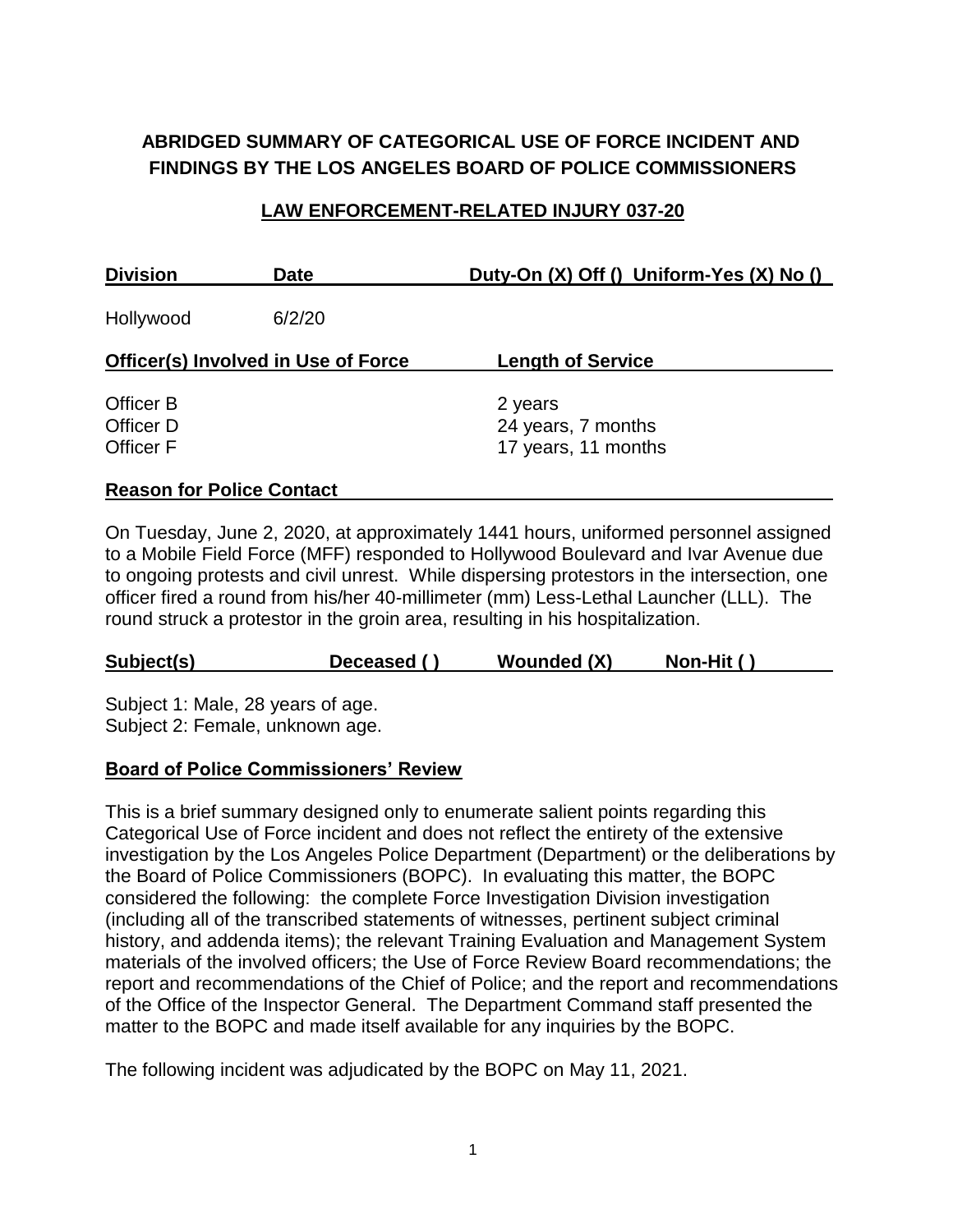#### **Incident Summary**

On June 2, 2020, uniformed personnel were assigned to Mobile Field Force squads in order to assist with the ongoing protests within the city. The Mobile Field Force consisted, in part, of the following personnel:

Sergeant A Police Officer A Police Officer B Police Officer C Police Officer D Police Officer E Police Officer F

The above personnel were all attired in Department approved uniforms. They also wore ballistic vests and ballistic helmets with attached face shields. Additionally, all officers were equipped with their side-handled batons.

Although not all the personnel assigned to the aforementioned squads are listed, each squad consisted of one sergeant and ten officers.

The Mobile Field Force checked in at a staging area and was ultimately sent to Hollywood Area to assist with crowd control efforts.

According to the chronological log created for this incident, at approximately 1350 hours, the estimated crowd size near the intersection of Cahuenga Boulevard and Sunset Boulevard was approximately 6000 to 7000 people.

The squads traveled in marked police vans with forward-facing red lights and sirens, but they were not equipped with a Digital In-Car Video System (DICVS).

At approximately 1421:53 hours, a radio call was broadcast for burglary suspects "there now" at an address on Hollywood Boulevard. The radio call indicated that several males were burglarizing a store, armed with handguns, and had threatened the Person Reporting (PR). Although a patrol unit was assigned the radio call, the call was in the vicinity of ongoing protests within Hollywood Area.

Uniformed officers responded to Cosmo Street south of Hollywood Boulevard and detained the possible suspects from the radio call. As officers were conducting their investigation, an Air Unit broadcast that a large crowd was moving toward the officers and requested units respond with emergency lights and siren (Code Three) to the location.

Following the Air Unit's request for additional units, a Tactical Support Element, including Sergeant B, responded to Hollywood Boulevard and Cahuenga Boulevard.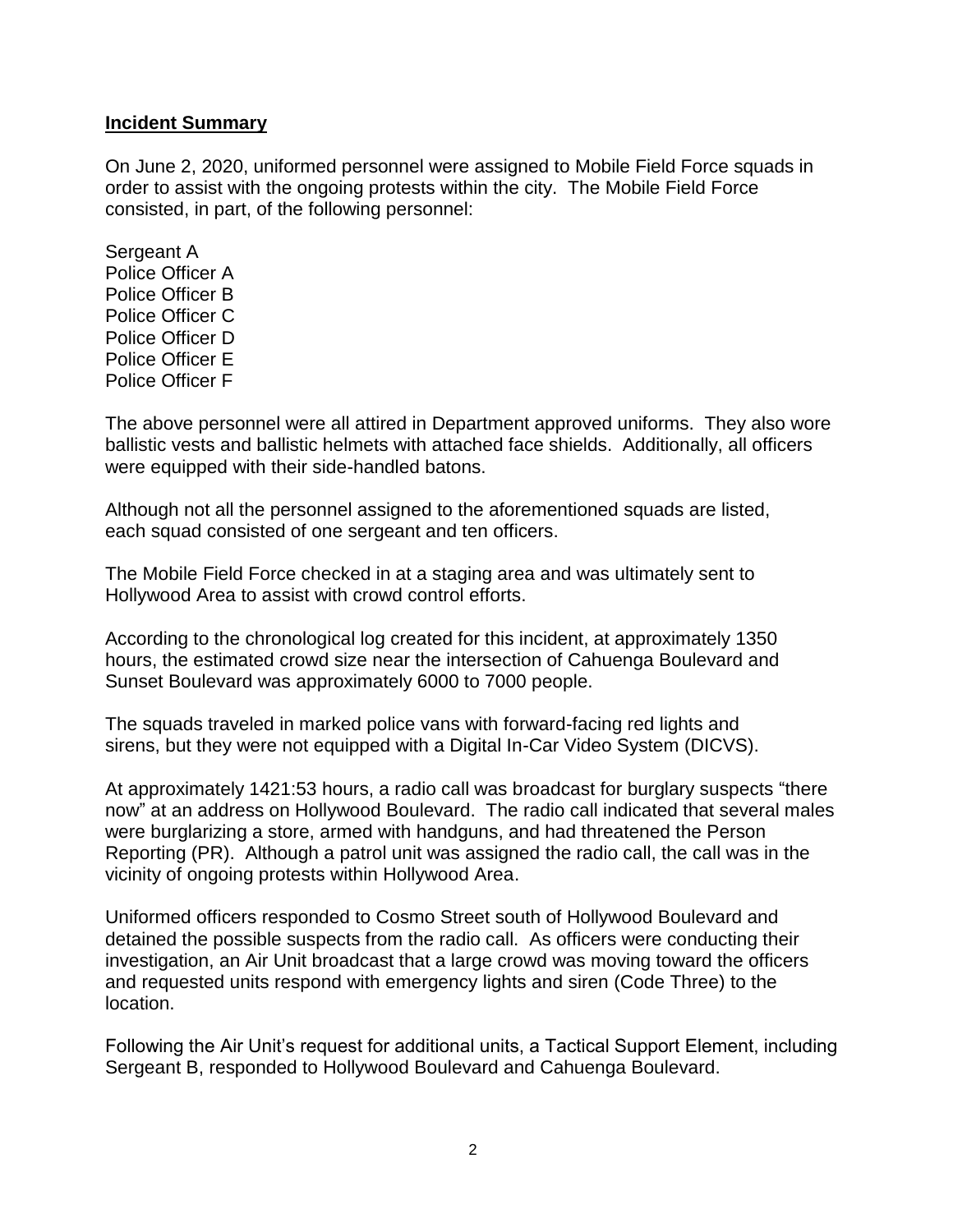According to Sergeant B, the officers responded to a back-up request in the area. However, a review of the police radio, Operations West Bureau Tactical Frequency, revealed that the Air Unit requested additional squads to respond Code Three. No backup request was captured on the tactical frequency or Hollywood Base Frequency.

The Tactical Support Element arrived at Hollywood Boulevard and Cahuenga Boulevard at approximately 1436:32 hours. Upon their arrival, Sergeant B directed his/her squad to form a skirmish line across Hollywood Boulevard. After forming the skirmish line, the officers walked east on Hollywood Boulevard toward the intersection of Ivar Street. According to Sergeant B, as they made their way east, protestors began throwing objects in the officers' direction such as rocks, glass bottles and plastic bottles filled with liquid. Sergeant B described the scene as loud and chaotic.

Another Mobile Field Force also responded to the request for additional units and arrived at Hollywood Boulevard and Cahuenga Boulevard at approximately 1437:05 hours.

Upon their arrival, Sergeant B directed that Mobile Field Force to form a support squad behind his/her skirmish line.

One Mobile Field Force grouped in two columns, behind the skirmish line, and followed the skirmish line as they moved the crowd east on Hollywood Boulevard. Officer B was armed with a 40-millimeter launcher, which was slung around his/her neck and resting in front of his/her body.

According to Officer B, he/she slung the 40-millimeter launcher over his/her right shoulder. A review of Officers C and A's BWV determined that the strap was around the back of Officer B's neck, not over his/her right shoulder.

According to Officer B, he/she loaded the 40-millimeter launcher prior to arriving at scene; however, he/she did not recall exactly when.

At approximately 1440:11 hours, Officer A's BWV captured a large crowd gathered, in front of the skirmish line, on Hollywood Boulevard, as well as on the north and south sidewalks. Additionally, the BWV footage captured Officer A stating, "bottles" as bottles were thrown toward the officers, striking the asphalt around them as they continued to walk east.

According to Officer B, "As we're approaching them (the Tactical Support Element squad) from the rear walking up to assist them, we begin taking rocks, bottles, um, bricks, um, and just random articles being thrown at us." Officer B estimated that approximately 1000 protestors were present. He/she indicated that he/she was struck by a water bottle and rocks; however, he/she was not injured.

According to Officer B, prior to this Department mobilization, he/she had never been involved in a Mobile Field Force outside of Department training.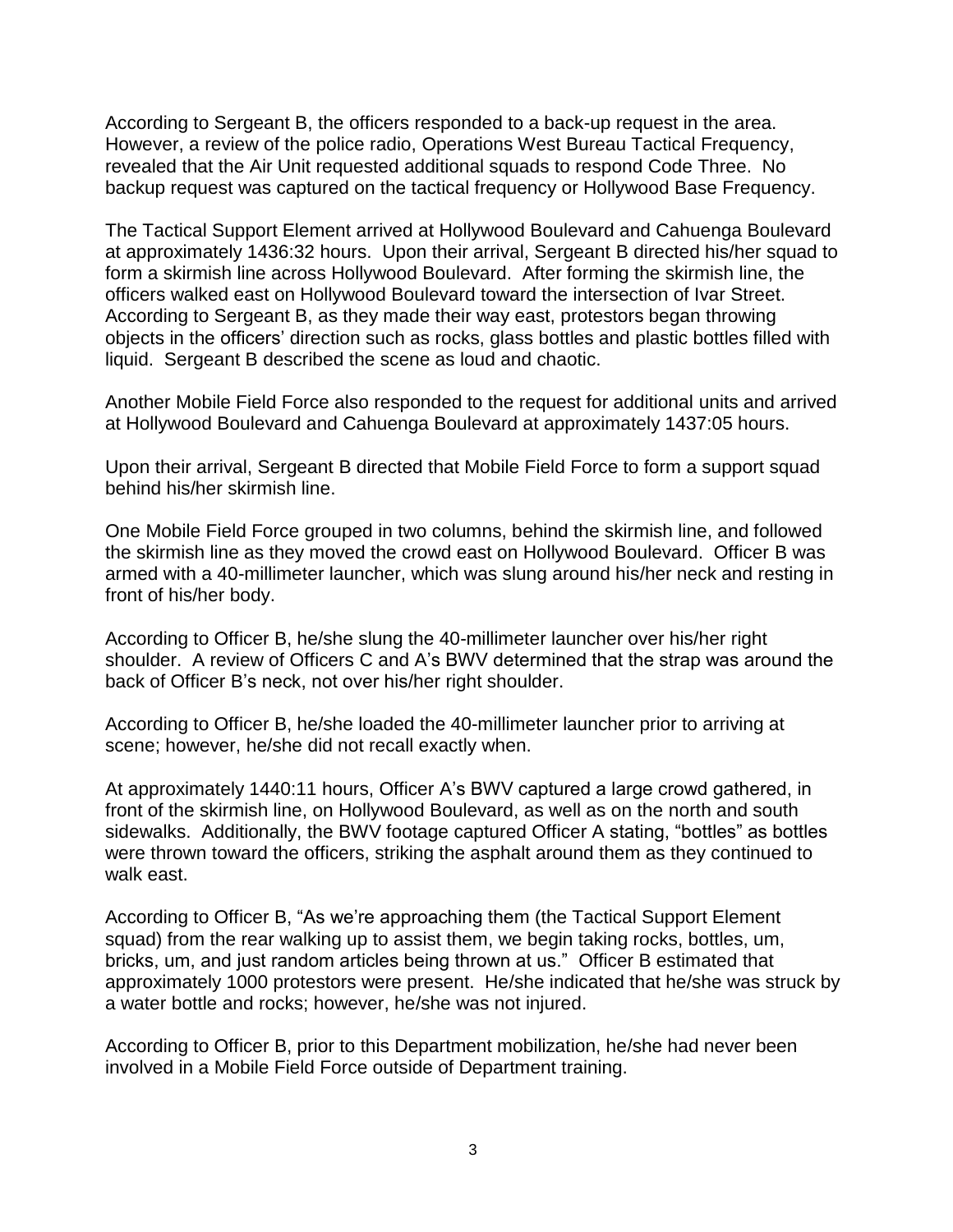Sergeant B also observed rocks and bottles being thrown at the officers. Sergeant B heard officers on the skirmish line advising protestors to leave the area, and Sergeant B used his/her bullhorn to also advise protestors to leave the area. Additionally, an Air Unit broadcast that it appeared that rocks and bottles were being thrown at the officers.

According to Sergeant B, he/she did not give a dispersal order, and was uncertain if one was given.

According to Sergeant A, he/she heard officers directing protestors to leave the area but did not recall if a dispersal order was given.

According to Officer B, he/she heard an unknown officer announce a dispersal order over a Public Address System (PA System). In addition, Officer B recalled an Air Unit announce a dispersal order.

Body Worn Video did not appear to capture a dispersal order given around the time of the incident, nor was one documented on the logs for the Air Units. Therefore, investigators were unable to determine if a dispersal order was given at this location.

According to Officer B, "…as we made our way into the intersection we kept yelling, "Move back," you know, keep us telling them, " hey, it's - - it's deemed unlawful assembly, you need to disperse, leave the area, but again, they refused and they remained to stay there at scene."

As captured on BWV, the scene was very noisy as the officers made their way east on Hollywood Boulevard. Although yelling and voices can be heard in the background; it was mostly unintelligible. Therefore, investigators were unable to determine what commands, if any, were given by officers at that time.

When the skirmish line reached the intersection of Hollywood Boulevard and Ivar Avenue, the officers stopped on the west side of the intersection and held their position. According to Sergeant A, an officer requested his/her squad perform a crossbow right and block off Ivar Avenue at Hollywood Boulevard. Sergeant A directed the Mobile Field Force squads to execute the order, and the two squads formed a skirmish line on the south side of the intersection.

According to Officer D, due to the fact there were separate crowds north and south of the skirmish line on Ivar Avenue, he/she directed some of the officers on the skirmish line to face south, while others faced north.

As captured on Officer A's BWV, a male (Subject 1) was standing in the south crosswalk, on Ivar Avenue, in the middle of the intersection. Subject 1 was facing in a westerly direction, while holding the upper corner of a large white banner with his left hand. Subject 1's right hand was raised in the air, above his head. A female (Subject 2) was standing southwest of Subject 1 and was holding the opposite side of the banner.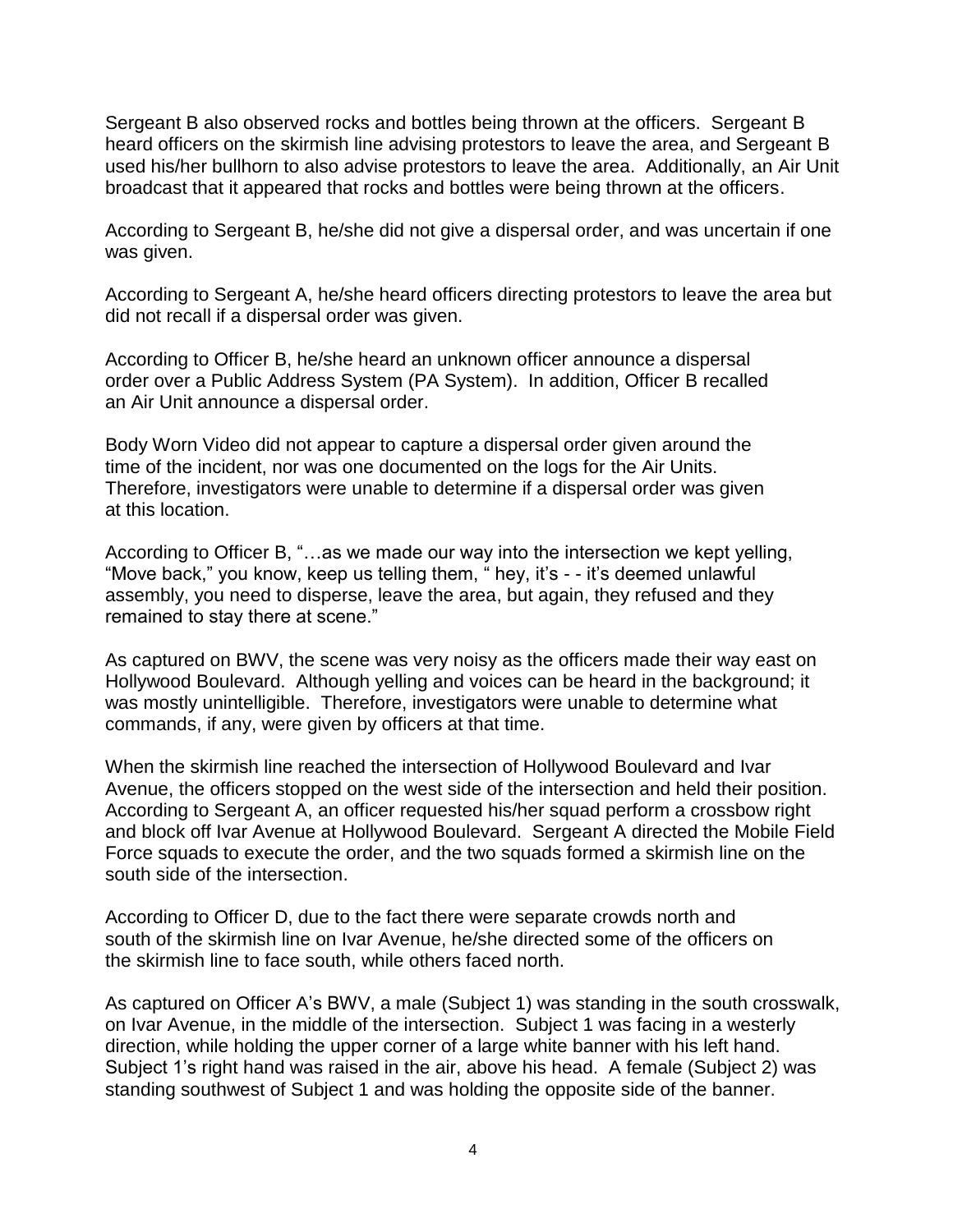Subject 1 ultimately declined to be interviewed; therefore, investigators were unable to definitively determine if he was the male depicted on BWV. However, investigators reviewed his Department of Motor Vehicles (DMV) photo and determined that Subject 1 resembled the male captured on BWV.

Officer D observed Subjects 1 and 2 standing near the intersection. According to Officer D, the banner they were holding was large and concealed a portion of the intersection. An image was gleaned from Officer A's BWV and captured Subjects 1 and 2 holding the banner.

The BWVs of Officers A and C captured Officer F approach Subject 2 and grab her left wrist, using his/her left hand. Officer F pulled Subject 2 in a southerly direction, and she released her grip on the banner. Officer F moved Subject 2 to the south side of the crosswalk, south of the skirmish line on Ivar Avenue, and released his/her grip of her wrist.

As captured on Officer A's BWV, Subject 1 grabbed the banner with both hands and pulled it toward his body. As he did so, Subject 1 began walking backward in an easterly direction. Officer E followed Subject 1, who quickly released his left hand from the banner. Subject 1 raised his left hand into the air, while continuing to grip the banner with his right hand. Using his/her left hand, Officer E grabbed the banner and pulled it away from Subject 1. In response, Subject 1 began walking backward, in an easterly direction, with both hands raised in the air.

According to Officer E, "The banner came across me right in front. It was blocking my view. You can see bottles coming over. So I order them to disperse, they stayed, so I grab the banner and attempt to remove to so we could actually see tactically what was going on just north of our location and through the banner." Officer E then placed the banner onto the pavement, south of the skirmish line.

According to the claim for damage form submitted by Subject 1's attorney, Subject 1 did not hear any announcements, warnings, or directions from officers. However, Subject 1's Instagram post stated, "I was holding a banner with one of my friends and without warning an officer started yelling and tore it away from us."

According to Officer E, he/she directed Subject 1 to leave the area; however, Officer E's BWV was not activated during his/her contact with Subject 1. Therefore, the investigation did not determine what commands, if any, were given to Subject 1 at that time.

Officer D approached Subject 1's left side as Officer E was pulling the banner away. As captured by Officer C's BWV, Officer D held the handle of his/her baton with his/her right hand and gripped the long portion of the baton with his/her left hand, holding it in a horizontal position in front of his/her body. Officer D repositioned his/her baton with the long end of the baton extended in front of him/her, pointed toward Subject 1, and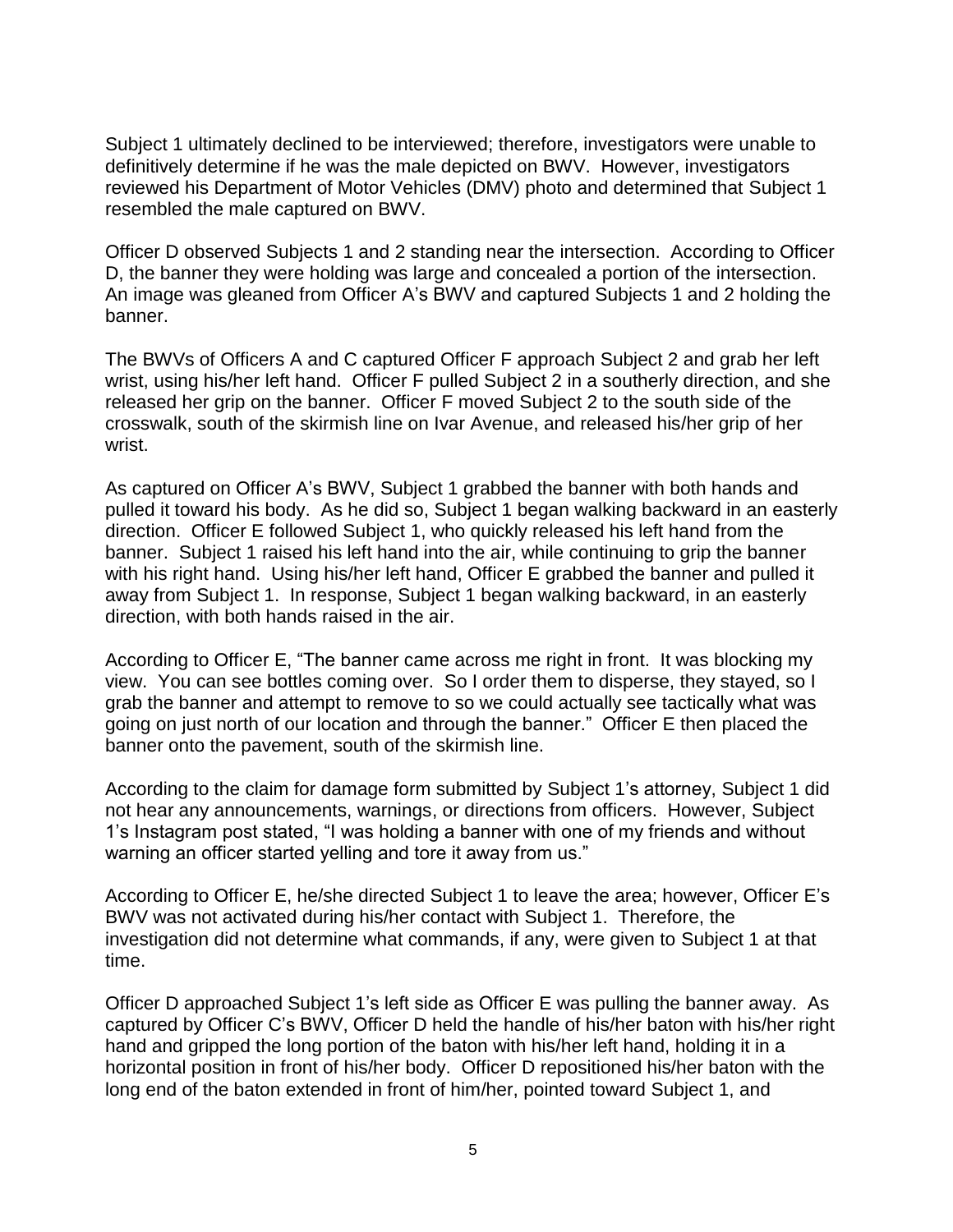appeared to push the baton toward Subject 1's abdomen area one time. Subject 1 responded by walking backward in a northeasterly direction, with both hands raised in the air.

According to Officer D, his/her intentions were to remove Subject 1 from the area for his (Subject 1's) own safety. Officer D added, "And not only his safety, the officers' safety. We were clearing the - - again, we were clearing the intersection, and he was one of the few last ones in the intersection right there, so we were removing him from the intersection."

According to Officer D, when he/she approached Subject 1, he/she held his/her sidehandle baton in his/her right hand, in the carry position, with the long portion of the baton tucked underneath his/her right arm. Officer D added that he/she pushed Subject 1's chest area using his/her left hand; however, he/she was unsure if his/her baton contacted Subject 1 in the process. According to Officer D, his/her intention was to only make contact with Subject 1 with his/her left hand.

A review of Officer D's BWV determined that he/she appeared to push toward Subject 1's abdomen area with the baton. However, investigators were unable to determine whether the baton actually made contact with Subject 1. Neither the Los Angeles Times article nor Subject 1's Instagram post mentioned being struck with a baton. Additionally, the claim for damages form indicated Subject 1 was shoved by an officer but made no mention of being struck with a baton.

Subject 1 stopped just north of the crosswalk, facing in a southwesterly direction, toward the Mobile Field Force skirmish line. Officer A's BWV captured Subject 1 take two steps forward, in Officer D's direction, entering the north side of the crosswalk. According to Officer B, Officer D started to turn away from Subject 1, and he/she believed that Officer D lost sight of Subject 1.

A review of BWV determined that Officer D was faced in a northeasterly direction as he/she pushed Subject 1. After pushing him, Officer D turned slightly toward his/her right, in an easterly direction.

According to Officer B, as soon as Officer D turned, he/she observed Subject 1 advance toward Officer D. Officer B added, "Again, many officers have been injured because subjects had advanced on them. Um, I believe that he [Subject 1] was going to pose some harm, immediate harm to the officer's safety."

Officer B walked in an easterly direction and pointed the 40-millimeter launcher in a northeasterly direction, toward Subject 1. Officer B added, "I thought that he [the Subject] was - - he was running up on [Officer D] to attack [him/her], punch [him/her], push [him/her] with a potential to cause serious bodily injury." Therefore, Officer B fired one round from the 40-millimeter launcher at Subject 1, aiming for his midabdomen/naval area.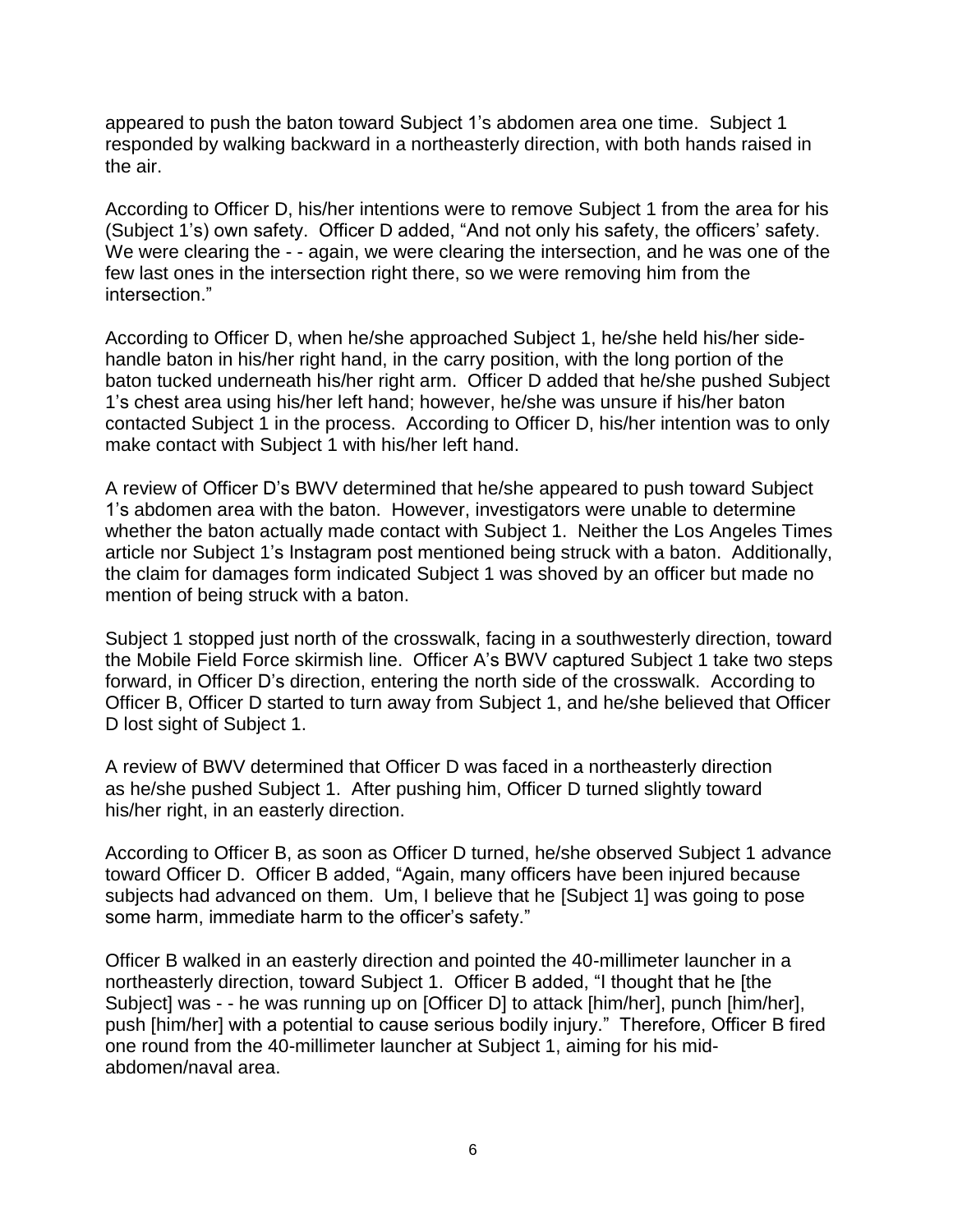According to Officer B, a verbal use of force warning was not feasible, since Subject 1 was in close proximity to Officer D and advancing on him/her quickly. The investigation determined that approximately one second elapsed from the moment Subject 1 stepped toward Officer D to the discharge of the 40-millimeter launcher.

Officer B estimated that Subject 1 was within approximately five feet of Officer D when he/she discharged the 40-millimeter launcher. The investigation determined that Subject 1 was approximately six feet away from Officer D at the time.

Officer B estimated that he/she was approximately 10 to 15 feet away from Subject 1 when he/she discharged the 40-millimeter launcher. Based on BWV evidence, the investigation determined that the actual distance between Officer B and Subject 1 at the time the 40-millimeter was discharged was approximately eight feet.

A review of Officer A's BWV determined that Subject 1 did not run toward Officer D. However, he did appear to take two steps in Officer D's direction prior to Officer B discharging the 40-millimeter launcher.

The BWV of Officer A shows that Subject 1 had his left hand up around his face/face mask, and his right hand about chest high with his index finger extended and pointing forward when he stepped toward Officer D and was fired upon with a 40-millimeter Less-Lethal Launcher by Officer B.

Officer A's BWV captured the 40-millimater round appear to strike Subject 1 in the groin area, and Subject 1 immediately bent forward at the waist. Subject 1 briefly grabbed his groin area with both hands, then lowered his face mask and began yelling at the officers. Subject 1 then turned around and walked east on Hollywood Boulevard.

According to Officer D, he/she did not see Officer B discharge the 40-millimeter launcher, nor did he/she hear it. However, Officer D observed Officer B holding the 40-millimeter launcher and Subject 1 buckle over. This caused Officer D to form the opinion that Subject 1 was struck with a 40-millimeter round.

According to Officer B, following the 40-millimeter deployment, he/she saw Subject 1 bend forward, as if in pain, and was under the impression that the 40 millimeter round struck him. Officer A's BWV captured the deployment of the 40 millimeter launcher and the moments preceding it.

Officers assigned to the Mobile Field Force did not attempt to apprehend Subject 1, nor did they have any further contact with him for.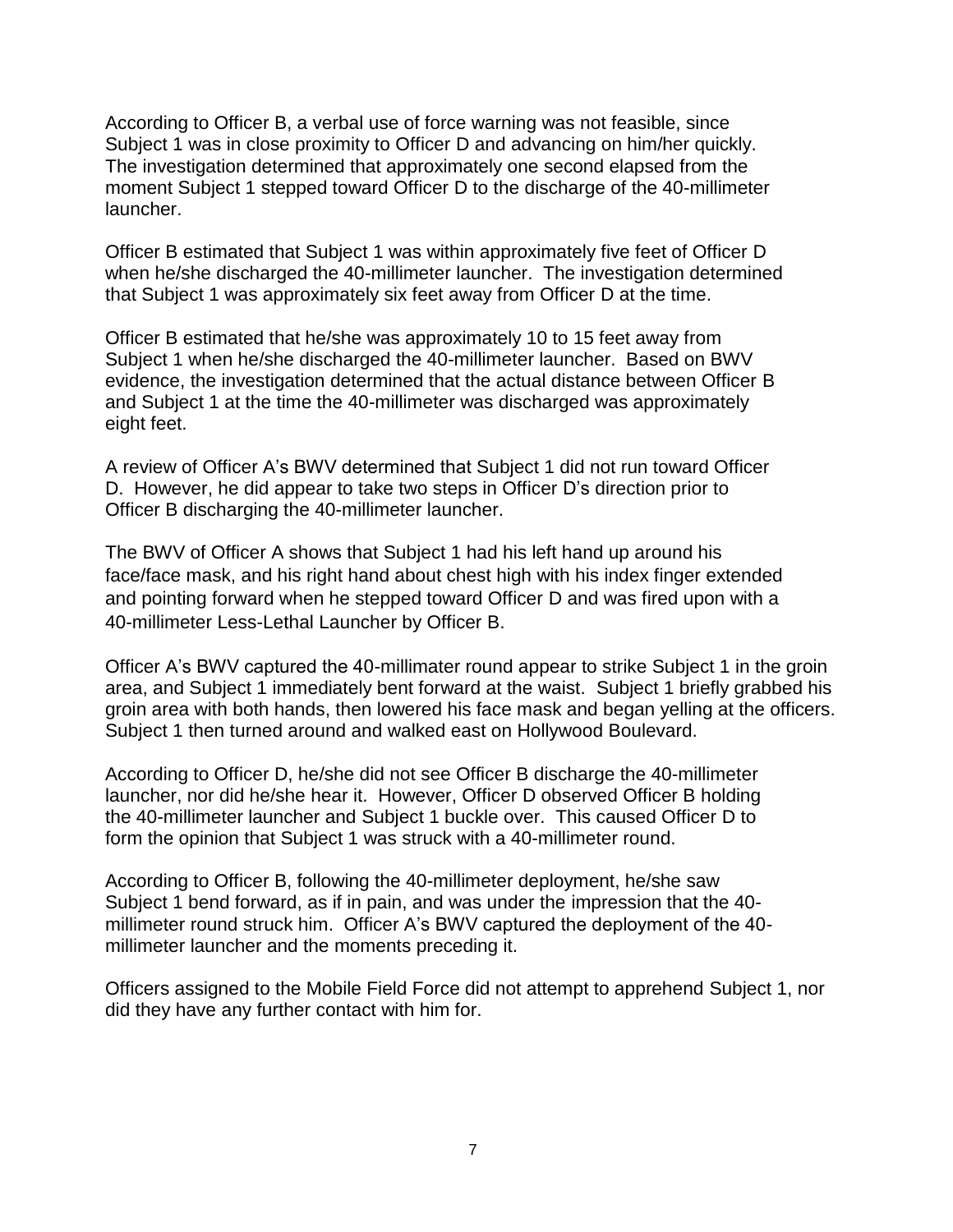## **BWV and DICVS Policy Compliance**

| <b>NAME</b> | <b>TIMELY BWV</b><br><b>ACTIVATION</b> | <b>FULL 2-MINUTE</b><br><b>BUFFER</b> | <b>BWV</b><br><b>RECORDING OF</b><br><b>ENTIRE</b><br><b>INCIDENT</b> | <b>TIMELY DICVS</b><br><b>ACTIVATION</b> | <b>DICVS</b><br><b>RECORDING OF</b><br><b>ENTIRE</b><br><b>INCIDENT</b> |
|-------------|----------------------------------------|---------------------------------------|-----------------------------------------------------------------------|------------------------------------------|-------------------------------------------------------------------------|
| Officer E   | No                                     | No.                                   | No                                                                    | ΝA                                       | ΝA                                                                      |
| Officer D   | No                                     | No                                    | Yes                                                                   | NA                                       | NA                                                                      |
| Officer F   | No                                     | No                                    | No                                                                    | <b>NA</b>                                | <b>NA</b>                                                               |
| Officer B   | No                                     | No                                    | No                                                                    | NA                                       | ΝA                                                                      |

## **Los Angeles Board of Police Commissioners' Findings**

The BOPC reviews each Categorical Use of Force incident based upon the totality of the circumstances, namely all of the facts, evidence, statements and all other pertinent material relating to the particular incident. In every case, the BOPC makes specific findings in three areas: Tactics of the involved officer(s); Drawing/Exhibiting of a firearm by any involved officer(s); and the Use of Force by any involved officer(s). Based on the BOPC's review of the instant case, the BOPC made the following findings:

## **A. Tactics**

The BOPC found Officers B, D, E, and F's tactics to warrant a Tactical Debrief.

## **B. Non-Lethal Use of Force**

The BOPC found Officers D and F's non-lethal use of force to be In Policy.

## **C. Less-Lethal Use of Force**

The BOPC found Officer B's less-lethal use of force to be Out of Policy.

# **Basis for Findings**

In making its decision in this matter, the Commission is mindful that every "use of force by members of law enforcement is a matter of critical concern both to the public and the law enforcement community. It is recognized that some individuals will not comply with the law or submit to control unless compelled to do so by the use of force; therefore, law enforcement officers are sometimes called upon to use force in the performance of their duties. It is also recognized that members of law enforcement derive their authority from the public and therefore must be ever mindful that they are not only the guardians, but also the servants of the public. The Department's guiding principle when using force shall be reverence for human life. Officers shall attempt to control an incident by using time, distance, communications, and available resources in an effort to de-escalate the situation, whenever it is safe, feasible, and reasonable to do so. As stated below, when warranted, Department personnel may use objectively reasonable force to carry out their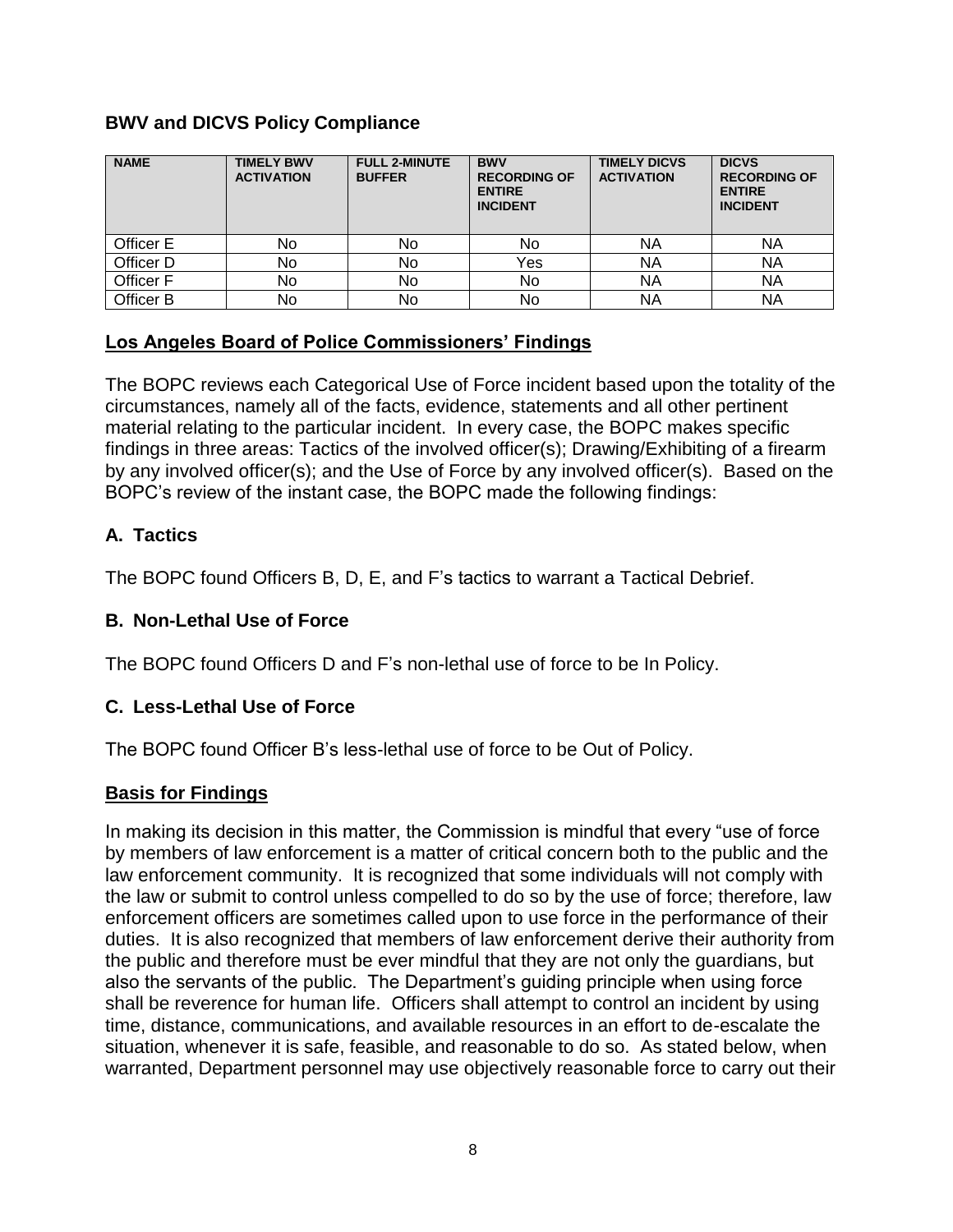duties. Officers may use deadly force only when they reasonably believe, based on the totality of circumstances, that such force is necessary in defense of human life. Officers who use unreasonable force degrade the confidence of the community we serve, expose the Department and fellow officers to physical hazards, violate the law and rights of individuals upon whom unreasonable force or unnecessary deadly force is used, and subject the Department and themselves to potential civil and criminal liability. Conversely, officers who fail to use force when warranted may endanger themselves, the community and fellow officers." (Special Order No. 4, 2020, Policy on the Use of Force - Revised.)

The Commission is cognizant of the legal framework that exists in evaluating use of force cases, including the United States Supreme Court decision in Graham v. Connor, 490 U.S. 386 (1989), stating that:

"The reasonableness of a particular use of force must be judged from the perspective of a reasonable officer on the scene, rather than with the 20/20 vision of hindsight. The calculus of reasonableness must embody allowance for the fact that police officers are often forced to make splitsecond judgments – in circumstances that are tense, uncertain and rapidly evolving – about the amount of force that is necessary in a particular situation."

The Commission is further mindful that it must evaluate the actions in this case in accordance with existing Department policies. Relevant to our review are Department policies that relate to the use of force:

**Use of De-Escalation Techniques**. It is the policy of this Department that, whenever practicable, officers shall use techniques and tools consistent with Department deescalation training to reduce the intensity of any encounter with a suspect and enable an officer to have additional options to mitigate the need to use a higher level of force while maintaining control of the situation.

**Use of Force – Non-Deadly**. It is the policy of the Department that personnel may use only that force which is "objectively reasonable" to:

- Defend themselves:
- Defend others:
- Effect an arrest or detention;
- Prevent escape; or,
- Overcome resistance.

**Use of Force** – **Deadly.** It is the policy of the Department that officers shall use deadly force upon another person only when the officer reasonably believes, based on the totality of circumstances, that such force is necessary for either of the following reasons:

• To defend against an imminent threat of death or serious bodily injury to the officer or another person; or,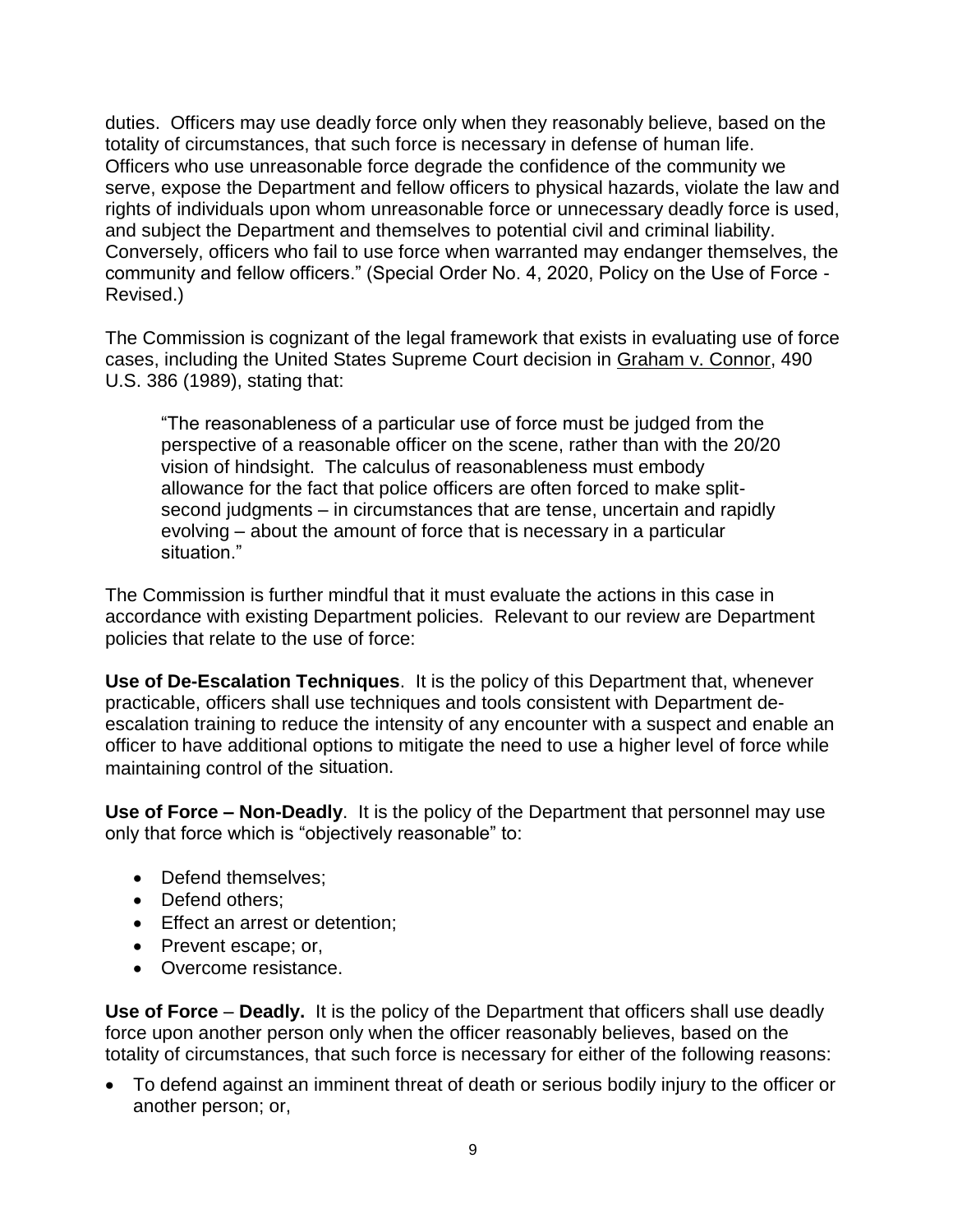• To apprehend a fleeing person for any felony that threatened or resulted in death or serious bodily injury, if the officer reasonably believes that the person will cause death or serious bodily injury to another unless immediately apprehended. Where feasible, a peace officer shall, prior to the use of force, make reasonable efforts to identify themselves as a peace officer and to warn that deadly force may be used, unless the officer has objectively reasonable grounds to believe the person is aware of those facts.

In determining whether deadly force is necessary, officers shall evaluate each situation in light of the particular circumstances of each case and shall use other available resources and techniques if reasonably safe and feasible.

**Note:** Because the application of deadly force is limited to the above scenarios, an officer shall not use deadly force against a person based on the danger that person poses to themselves, if an objectively reasonable officer would believe the person does not pose an imminent threat of death or serious bodily injury to the officer or another person.

**The Department's Evaluation of Deadly Force.** The Department will analyze an officer's use of deadly force by evaluating the totality of the circumstances of each case consistent with the California Penal Code Section 835(a), as well as the factors articulated in Graham v. Connor. (Special Order No. 4, 2020, Policy on the Use of Force - Revised.)

An officer's decision to draw or exhibit a firearm should be based on the tactical situation and the officer's reasonable belief that there is a substantial risk that the situation may escalate to the point where deadly force may be justified. (Los Angeles Police Department Manual.)

## **A. Tactics**

## *Tactical De-Escalation Techniques*

- **P**lanning
- **A**ssessment
- **T**ime
- **R**edeployment and/or Containment
- **O**ther Resources
- **L**ines of Communication (Use of Force Tactics Directive No. 16, October 2016, Tactical De-Escalation Techniques)

Tactical de-escalation does not require that an officer compromise his or her safety or increase the risk of physical harm to the public. De-escalation techniques should only be used when it is safe and prudent to do so.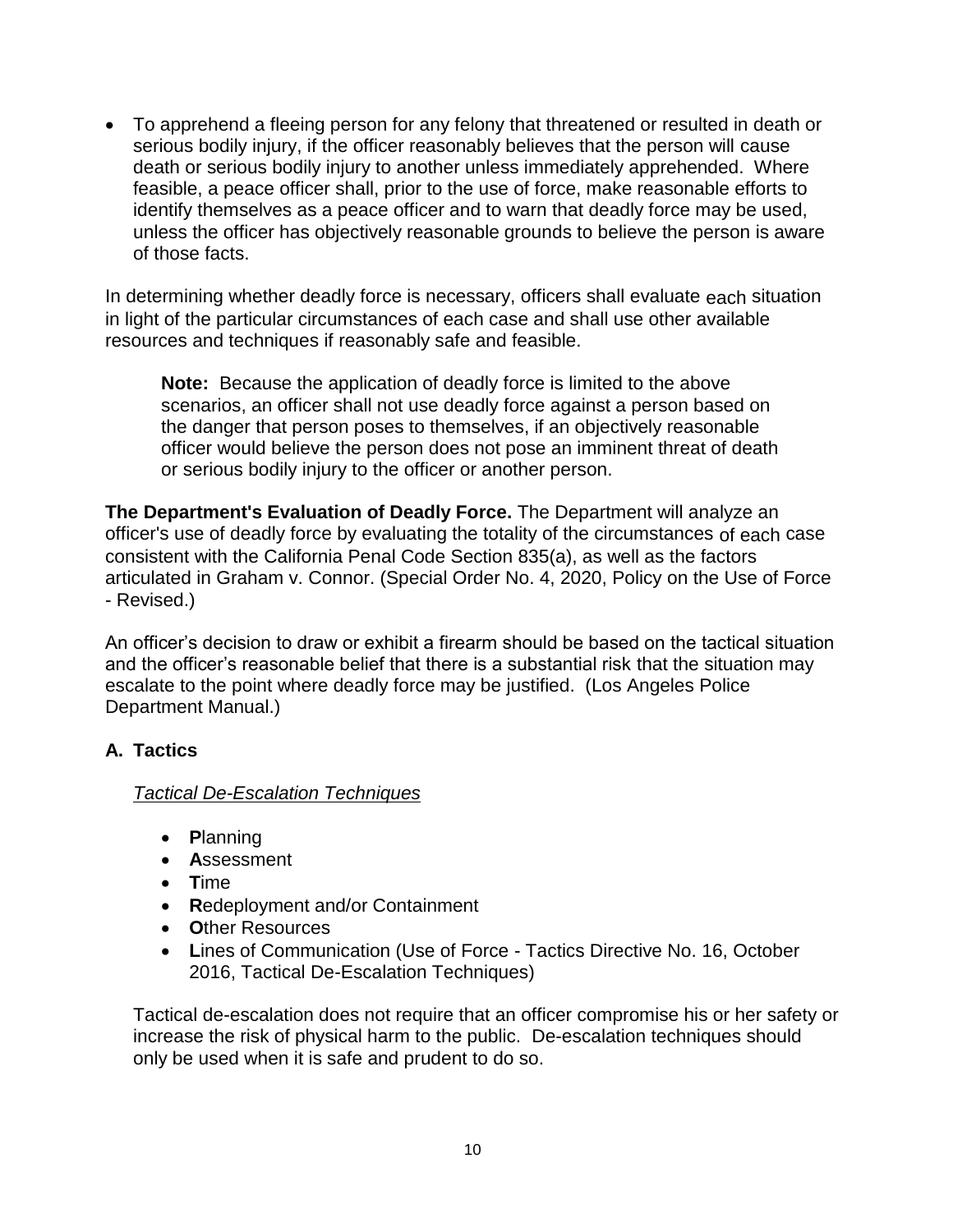**Planning** – The MFF and consisted of one supervisor, Sergeant A, and ten officers. The MFF squad checked out two 40mm LLLs from the kitroom. Officer B obtained a 40mm LLL and was designated as one of the less-lethal officers. Sergeant A stated that he/she conducted a brief at the command post. The brief included a discussion pertaining to tactics and officer safety, in which protesters, on prior occasions, had rioted, looted, and violently attacked officers on the skirmish lines. Sergeant A addressed the officers assigned to less-lethal options and advised those officers to use their best judgement when assessing if they or other officers were being attacked and to be target specific when making the decision to deploy the 40mm LLL. Officer B stated he/she understood his/her role to include protecting his/her fellow officers when agitators "violently resisted" or threatened the safety of the officers.

**Assessment** – The MFF responded to the area of Cahuenga Boulevard and Hollywood Boulevard to assist Hollywood Division Patrol Officers, who had detained burglary suspects and were being surrounded by a crowd of protesters. Upon arrival, the MFF was designated as a support squad for a TSE. Officers B, D, E, and F encountered a crowd of protesters they assessed to be hostile and violent because the crowd threw rocks and bottles at the officers and yelled threats and profanities.

When the MFF entered the intersection of Hollywood Boulevard and Ivar Avenue to form a skirmish line, officers assessed that Subjects 1 and 2 were in close proximity to the rear of the officers' skirmish line and that Subjects 1 and 2 were holding a large banner in the intersection. The officers ordered Subjects 1 and 2 to leave the area; however, Subjects 1 and 2 did not comply. Officer E recognized that the banner hindered the MFF from being able to see the hostile actions of the crowd from the opposite side of the intersection and pulled the banner away from Subject 1. Officer D also identified the banner as an obstruction that compromised the ability of the MFF to identify incoming threats. In addition to Officers D and E, Officer F also observed the banner and identified it as an obstruction that compromised the ability of the MFF to safely form a skirmish line in the intersection.

Officer B, who was tasked as a 40mm LLL officer, was visually scanning the area of the MFF as the officers formed a skirmish line on the Hollywood Boulevard and Ivar Avenue intersection. Officer B observed Officer D giving verbal commands to Subject 1. As Officer D turned away from Subject 1, Officer B observed Subject 1 advance quickly towards Officer D's left side. These observations, along with the prior behavior of the crowd of protestors, led Officer B to the belief that Subject 1 was attempting to attack Officer D.

The BOPC noted that when the MFF entered the intersection of Hollywood Boulevard and Ivar Avenue, there were hostile groups of protestors to the north and to the south of the skirmish line. Officer D noticed the positioning of the crowds and immediately advised the MFF to alternate officers facing north and south. The BOPC additionally noted the officers worked together to remove the few protesters that remained within the intersection and to remove the banner, which blocked the MFF's view of the violent protesters to the north of the skirmish line.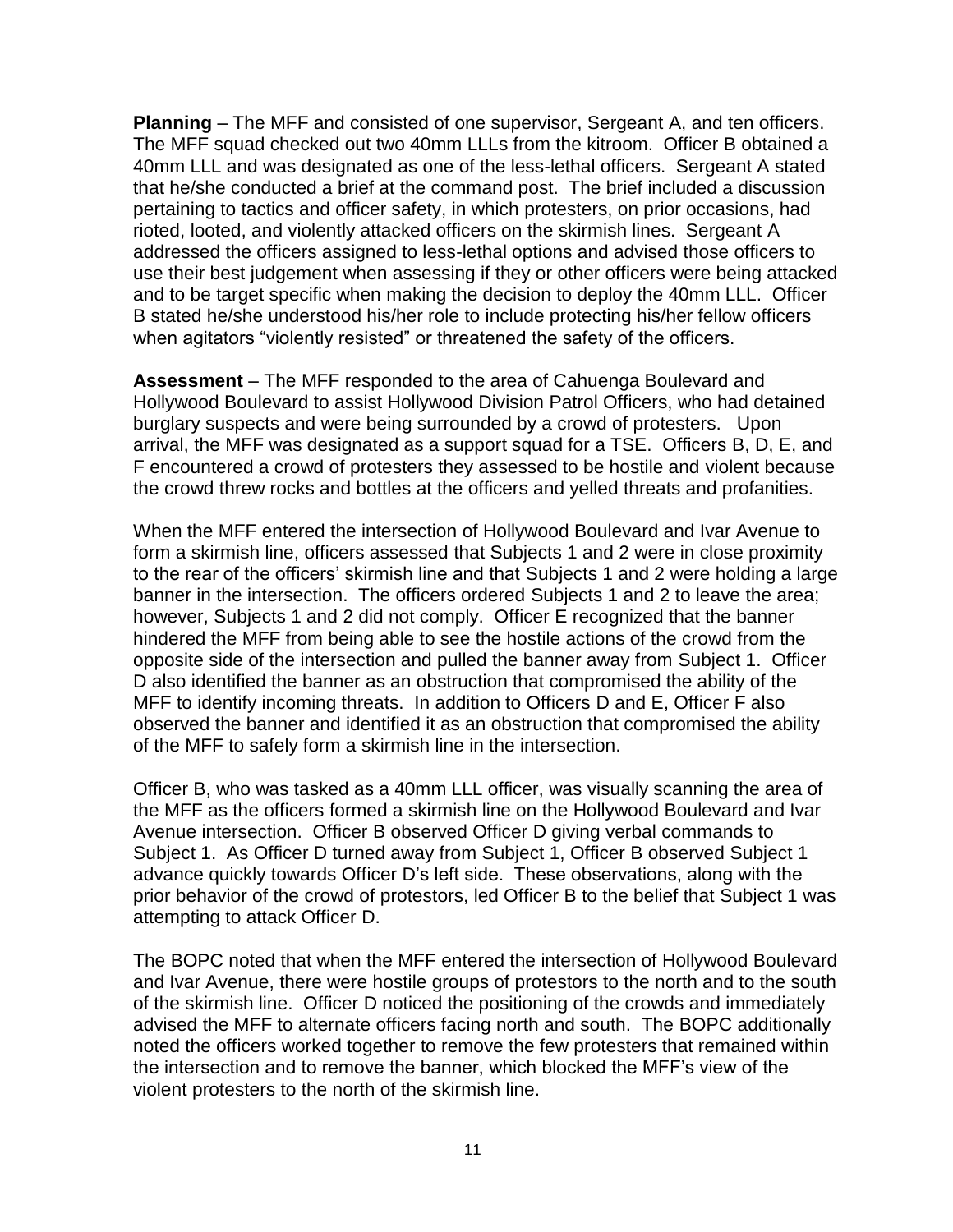**Time** – As the MFF moved into the intersection of Hollywood Boulevard and Ivar Avenue to form a skirmish line, they were limited in the element of time to de-escalate the situation. Officers D, E, and F observed Subjects 1 and 2 approaching the rear of their skirmish line, while holding a large banner that blocked their view of the hostile crowd positioned north of their skirmish line. Officers D, E, and F reacted quickly to remove Subjects 1 and 2 from the skirmish line and to remove the banner, which caused a tactical disadvantage to the officers on the skirmish line. Officer B was limited in his/her ability to use time to de-escalate the situation, in which he/she perceived Subject 1's advancement toward Officer D with the intent to cause harm to Officer D.

The BOPC noted the limited amount of time afforded to the officers as they formed the skirmish line. The interaction with Subjects 1 and 2 developed suddenly and rapidly. The BOPC noted the officers did issue commands to leave the area in that limited amount of time and worked together as a unit to quickly remove the threats posed by Subjects 1 and 2 approaching their skirmish line and holding up a banner that blocked their view.

**Redeployment and/or Containment** – As the MFF formed a skirmish line to control at the intersection of Hollywood Boulevard and Ivar Avenue, the limited time afforded to them did not allow them to redeploy in reference to the actions of Subjects 1 and 2.

In reference to the hostile crowd of protesters, the MFF formed a "crossbow right" skirmish line along the south side of Hollywood Boulevard at Ivar Avenue, while the TSE held the skirmish line along the west side of Ivar Avenue, at Hollywood Boulevard. The purpose of that crowd control technique was to control/contain the protesters at the intersection.

The BOPC noted there could have been better coordination by the MFF squad supervisor and the TSE squad leader in containing the protesters at the intersection. The BOPC noted they were limited in their personnel at the time they formed a "crossbow right" skirmish line, however they were able to quickly coordinate and successfully guide the protesters north on Ivar Avenue from Hollywood Boulevard.

**Other Resources** – This incident occurred during a prolonged period of civil unrest. The Department had been mobilized to provide additional staffing in order to restore order to the City of Los Angeles. However, multiple areas of civil unrest limited the number of officers that could be deployed to one area of the city.

The BOPC noted the mobilized status of the Department and the widespread civil unrest in the City of Los Angeles as a factor that limited the deployment of additional officers and resources.

**Lines of Communication –** The MFF and the TSE continuously communicated with the crowd of protestors as they moved eastbound on Hollywood Boulevard and when they were at the intersection of Hollywood Boulevard and Ivar Avenue. In addition,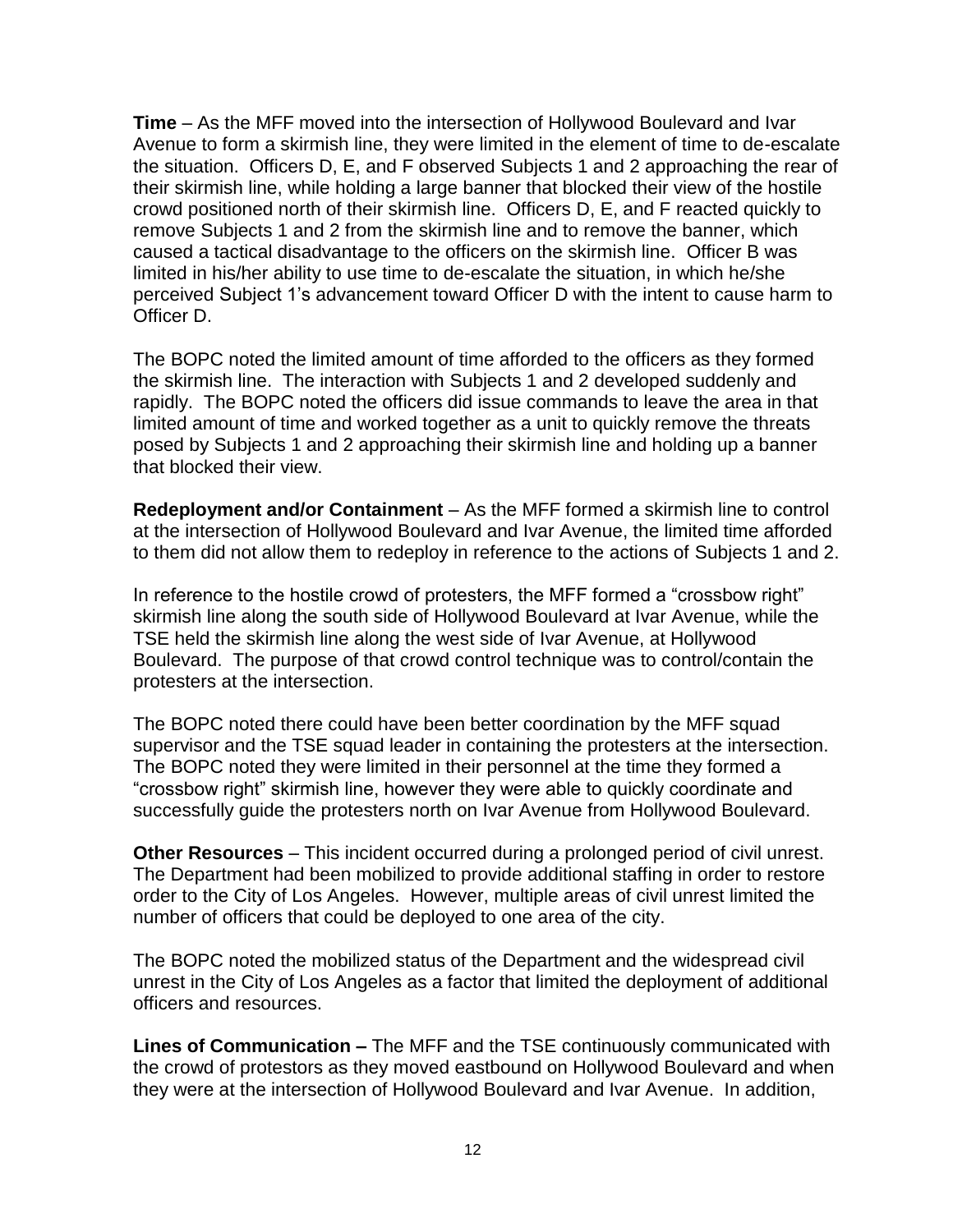the officers of the TSE and the officers of the MFF communicated with each other to maintain tactical precision. Officers relayed commands given by supervisors down the line of officers to ensure that the commands were heard by all present. The MFF officers also communicated with each other, for example, when Officer A and other officers warned the MFF officers that there were bottles being thrown at them from the crowd of protestors.

The BOPC noted that the MFF and the TSE gave numerous commands verbally, a portion of which were amplified by bullhorns, for the crowd to disperse before the MFF was sent to form a skirmish line along the southern portion of the Hollywood Boulevard and Ivar Avenue intersection.

• During its review of this incident, the BOPC noted the following tactical considerations:

# **1. Crowd Control and Dispersal**

In the event a group or portion of a group becomes involved in violent or riotous behavior, the mission of the Department is to protect lives and property, and restore conditions to normal as rapidly and efficiently as possible. The rapid deployment of forces to contain and arrest those responsible for violent, riotous, or unlawful behavior and the dispersal of unlawful groups will help accomplish the Department's crowd control primary objectives. When circumstances require crowd dispersal, the dispersal should generally not occur until control forces are in place to assist managing the dispersed crowd, as unlawful conduct is extremely dynamic and mobile. Crowd dispersal strategies should only be used when immediate action is necessary to stop violence and/or property damage and/or sufficient resources are not present to ensure public safety (Los Angeles Police Department Use of Force-Tactics Directive, Crowd Management, Intervention, and Control, Directive No. 11, June 2011 4, Section 120.40).

In this incident, the MFF initiated a "crossbow right" to form a skirmish line at the intersection of Hollywood Boulevard and Ivar Avenue. Officers B, D, E, and F recognized that a large banner, held by Subjects 1 and 2, obstructed the ability of the MFF to view the hostile crowd that was arrayed along the east and north side of the intersection. Numerous verbal commands to leave the area were given by the officers at scene, however these commands were disregarded by Subjects 1 and 2. Subjects 1 and 2 were of the few protesters that remained inside of the intersection, as the mass of protesters moved just north, east, and south of the intersection. The crowd of protesters remained hostile as they continued to throw rocks and bottles at the officers. Officer F observed Subject 2 holding a large white banner with other individuals. Subject 2 was behind the skirmish line (north side) and came within a foot of Officer F. In an effort to be able to see the actions of the violent protesters on the north and east sides of the intersection, Officer F utilized a firm grip to Subject 2's left wrist and used physical force to guide Subject 2 to the area south of their skirmish line. Officer E observed the banner was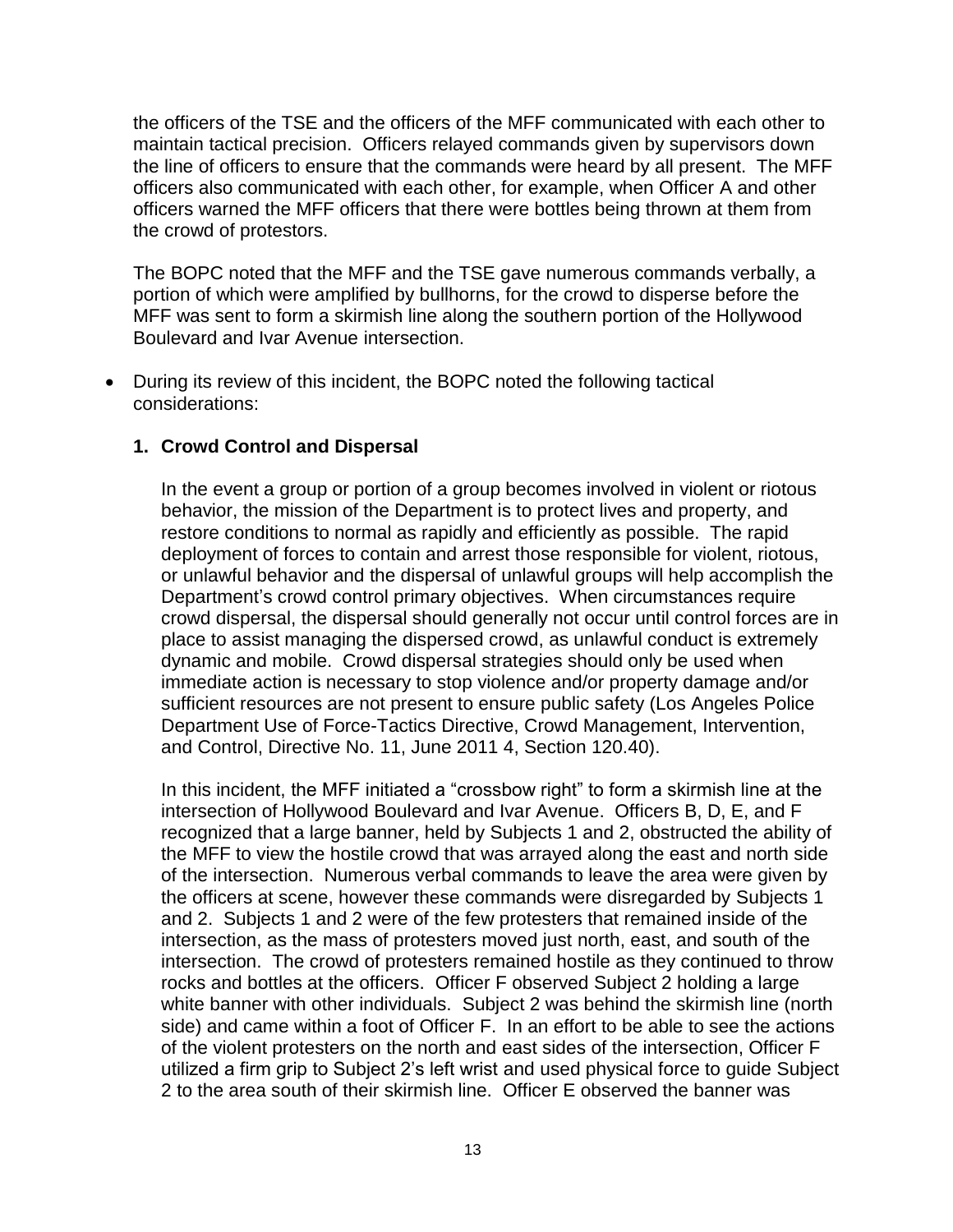blocking his/her view, as well as the view of his/her skirmish line, and of the bottles being thrown by the protesters to the north of the skirmish line. Officer E had ordered Subjects 1 and 2 to disperse, and when they did not, he/she moved forward and pulled the banner from the grasp of Subject 1. Officer D utilized an open-handed single hand push to guide Subject 1 out of the area, as he was too close to the rear of the skirmish line.

The BOPC discussed that the crowd control tactics of Officers B, D, E, and F were objectively reasonable and within Department policy. The BOPC noted that per the LAPD Crowd Control Policy, officers are allowed to use force to move uncooperative protestors during crowd control situations, such as the incident that Officers B, D, and E were involved in. The officers were able to utilize force such as pushes, firm grips, general physical force, and less-lethal force to establish skirmish lines and safeguard the skirmish lines from uncooperative protestors who did not follow verbal instructions and commands. While Officer E did not utilize force on Subject 1 or Subject 2, the removal of the large banner that blocked the view of and hindered the ability of the MFF to protect themselves from incoming threats was reasonable to ensure the safety of the MFF. Officer E's decision to utilize force to remove the banner from Subject 1's grasp fell under the same crowd control, intervention, and control policy, as Officers D and F utilized nonlethal force to remove Subjects 1 and 2 from the area immediately adjacent to the skirmish line. The BOPC additionally noted that the decision of the officers to remove the banner from Subjects 1 and 2 was a tactical decision and not one that intended to violate any of their First Amendment rights to exercise free speech.

Based on the totality of the circumstances, the BOPC determined that Officers B, D, E, and F's crowd control actions were not a deviation from approved Department tactical training.

- The BOPC also considered the following:
	- **1. Non-Medical Face Coverings** Officers B, D, E, and F made contact with the public in a crowd control setting and did not don non-medical face coverings, as directed by the Chief of Police on May 14, 2020, and May 20, 2020, for health and safety concerns related to the Covid-19 pandemic. The officers were engaged in a prolonged crowd control situation requiring clear and concise verbal communication. Although the wearing of the face coverings would hinder the officer's ability to communicate with other officers or citizens, officers were reminded that it is necessary to don the face covering for safety reasons.
	- **2. Dispersal Orders**  The response of the MFF and TSE to assist patrol officers who were handling a burglary call and were being surrounded by a large group of protestors placed them in a turbulent environment in which protesters assaulted the officers with rocks and bottles. Although MFF and TSE officers issued commands for the protesters to leave the area, the FID investigation was unable to determine if a dispersal order was given at the time or in the vicinity of the LERI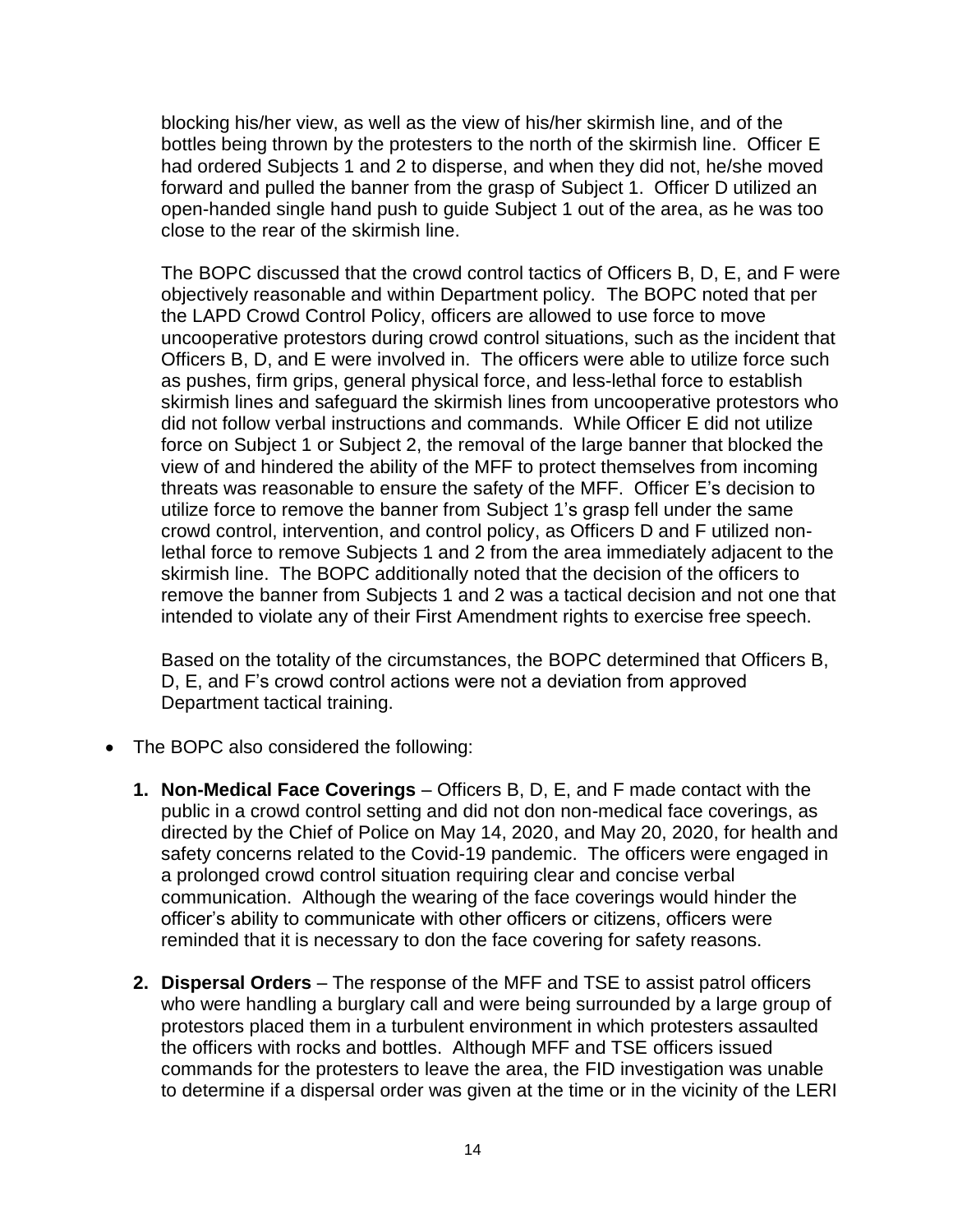incident. Sergeant B stated that he/she did not give a dispersal order and was uncertain if one was given. According to Sergeant A, he/she heard officers directing protestors to leave the area but did not recall if a dispersal order was given. According to Officer B, he/she heard an unknown officer announce a dispersal order over a PA System and additionally recalled that an Air Unit had announced a dispersal order.

- **3. Use of Force Warning** Officer B did not provide a Use of Force Warning to Subject 1 prior to firing the 40mm LLL. Officer B stated that due to the speed of Subject 1's approach toward Officer D and the close proximity, approximately five feet, a verbal warning was not feasible.
- **4. Target Acquisition** Officer B observed Subject 1 advance toward Officer D's left side and believed that Subject 1 was going to attack Officer D. Officer B aimed his/her 40mm LLL at Subject 1's navel area and fired one 40mm LLL round. Officer B struck Subject 1 in his/her groin area.
- **5. Rendering Medical Treatment** Officer B, after firing a single 40mm LLL round at Subject 1, observed Subject 1 hunch forward, leading Officer B to believe he/she had struck Subject 1 with the discharged 40 mm LLL projectile. Officer B observed Subject 1 retreat into the crowd of citizens in front of Officer B. Officer B stated that he/she was unable to observe Subject 1 in the crowd. Officer B therefore did not request medical treatment for Subject 1.

These topics are to be discussed at the Tactical Debrief.

• The evaluation of tactics requires that consideration be given to the fact that officers are forced to make split-second decisions under very stressful and dynamic circumstances. Tactics are conceptual and intended to be flexible and incident specific, which requires that each incident be looked at objectively and the tactics be evaluated based on the totality of the circumstances.

In conducting an objective assessment of this case, the BOPC determined that Officers B, D, E, and F's actions were not a deviation from approved Department tactical training, thus requiring a finding of Tactical Debrief.

Each tactical incident also merits a comprehensive debriefing. In this case, there were areas identified where improvement could be made. A Tactical Debrief is the appropriate forum for the involved personnel to discuss individual actions that took place during this incident.

The BOPC found Officers B, D, E, and F's tactics to warrant a Tactical Debrief.

# **B. Non-Lethal Use of Force**

During crowd control situations, police officers may be required to physically engage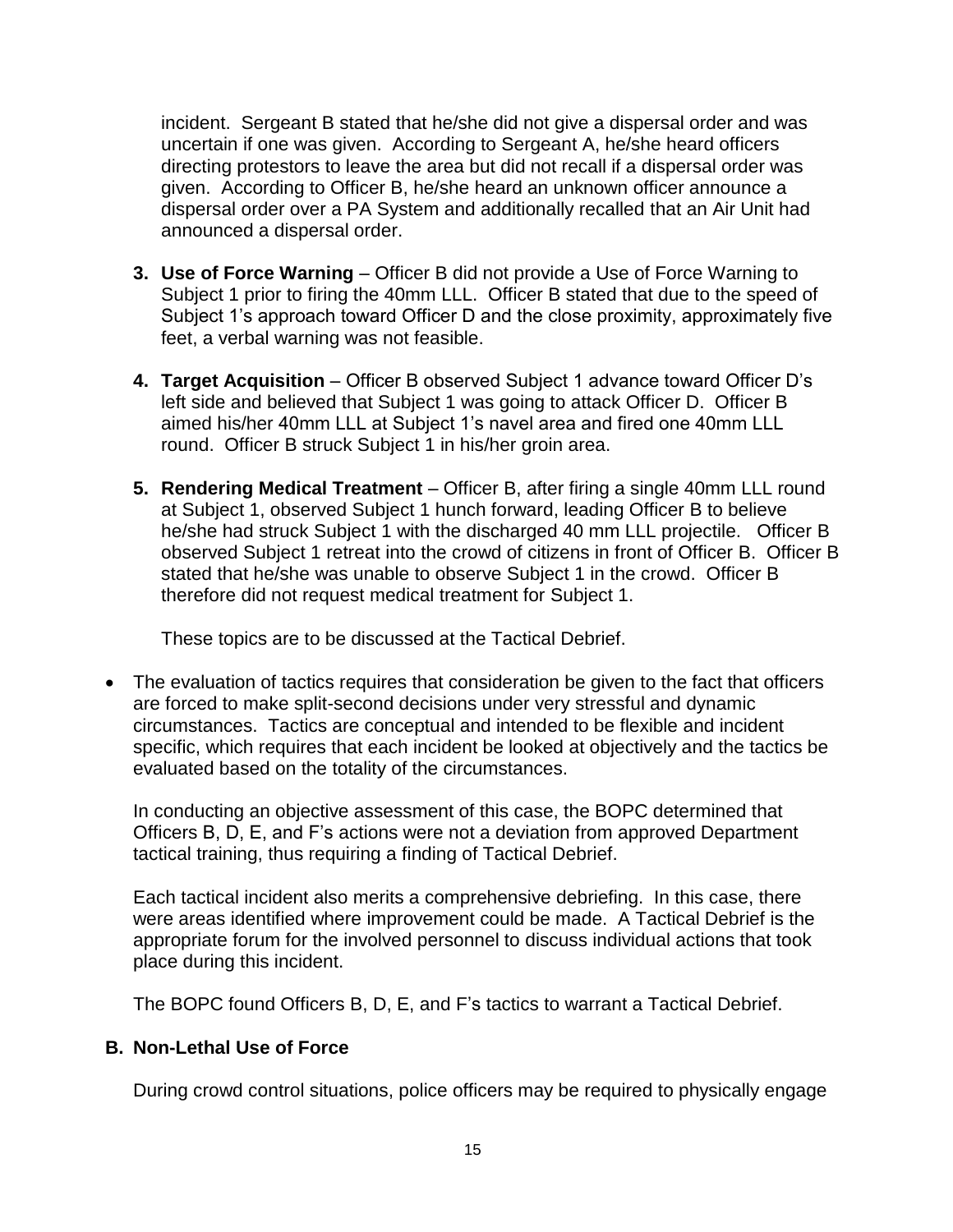individuals who exhibit conduct ranging from uncooperative to violent behavior. In these situations, officers may have to utilize force to move crowd members who do not respond to verbal directions, control violent individuals, or to effect an arrest. When the use of force is appropriate in a crowd control situation, only that force reasonable to make an arrest or disperse a crowd should be used.

There are no exceptions to the Department's Use of Force Policy for crowd control situations. Officers may use only that force which is objectively reasonable. Verbalization should be used throughout the operation in an attempt to gain compliance. In determining the appropriate amount of force, officers shall evaluate each situation in light of the facts and circumstances of each particular case, including, but not limited to the seriousness of the crime(s), the level of threat or resistance presented by the individual(s) and the danger to the community.

• **Officer F –** (Firm Grip and Physical Force)

According to Officer F, as he/she and the MFF entered the intersection to form a skirmish line, officers were giving commands to leave the area. Officer F noticed that there were protesters to the north and south of Hollywood Boulevard and an extremely large crowd of protesters east of the intersection. Officer F felt uncomfortable because the skirmish was being established to face south and there would be protesters to the rear of the officers. Officer F observed Subject 2 holding a large white banner with other individuals. Subject 2 was behind the skirmish line (north side) and came within a foot of Officer F. In an effort to see the actions of the violent protesters on the north and east sides of the intersection, Officer F removed the banner and utilized a firm grip on Subject 2's left wrist and used physical force to "guide" Subject 2 to the area south of their skirmish line, at which point Officer F released his/her grip from Subject 2's wrist.

The BOPC discussed that Officer F was aware of a large and hostile crowd to the north and south of the MFF. Additionally, Officer F observed Subject 2 holding a large banner and moving into close proximity of the rear of the MFF skirmish line. Officer F believed the banner would obscure his/her vision and that of his/her skirmish line, and he/she would be unable to see the actions of the violent crowd behind the skirmish line.

• **Officer D** – (Physical Force)

According to Officer D, he/she observed Subject 1 holding a large banner and moving toward the rear (north side) of their skirmish line. Officer D ordered Subject 1 to leave the area. Subject 1 did not leave the area and proceeded to move into close proximity of the MFF skirmish line. Officer D utilized a one-handed open hand push with his/her left hand to guide Subject 1 away from the skirmish line. Officer D stated his/her intentions were to remove Subject 1 from the area for Subject 1's safety, but also for the officer's safety.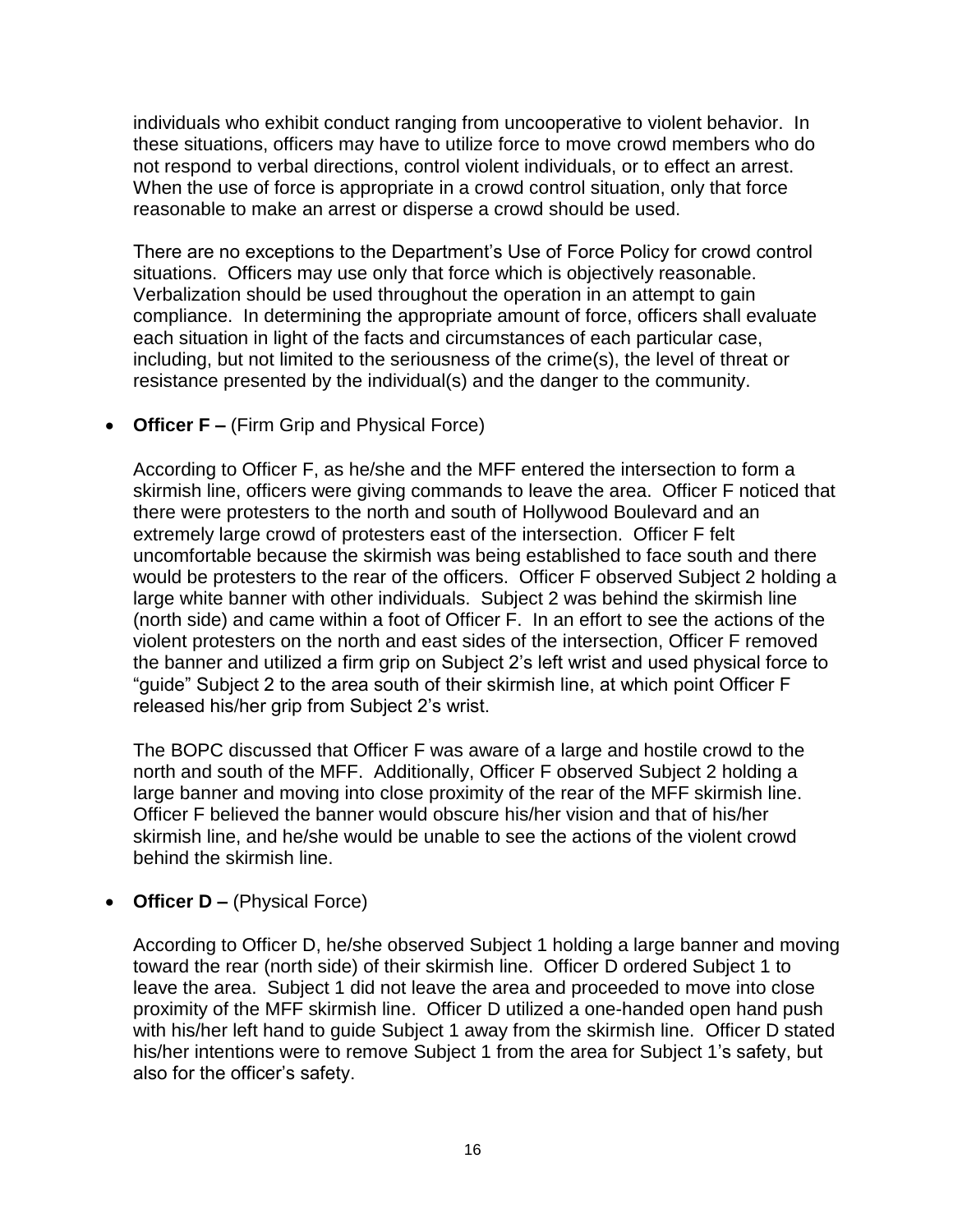Officer D stated, "We were clearing the intersection, and [Subject 1] was one of the few last ones in the intersection right there. So we were removing him from the intersection." According to Officer D, when he/she approached Subject 1, he/she held his/her side-handle baton in his/her right hand, in the carry position, with the long portion of the baton tucked underneath his/her right arm. Officer D added that he/she pushed Subject 1's chest area using his/her left hand; however, Officer D was unsure if his/her baton contacted Subject 1 in the process. According to Officer D, his/her intention was to only make contact with Subject 1 with his/her left hand.

The BOPC noted that Officer D was allowed, per the LAPD Crowd Control Use of Force-Tactics Directive, to use force to move uncooperative protestors that did not respond to verbal commands. Officer D had observed that the protestors were in close proximity to the rear of the MFF skirmish line and were holding up a large banner. The protestors were also not cooperative when Officer D and other officers ordered them to leave the area.

In this case, the BOPC conducted a thorough review and analysis of the reasonableness and necessity of Officers D and F's uses of non-lethal force. The BOPC noted that per the LAPD Crowd Control Use of Force-Tactics Directive, officers are allowed to use reasonable force to move uncooperative protestors during crowd control situations, such as the incident that Officers D and F were involved in.

Based on the totality of the circumstances, the BOPC determined that an officer with similar training and experience as Officers D and F, would reasonably believe Subjects 1 and 2's actions in a crowd control environment necessitated the use of non-lethal force to ensure the safety of the officers engaged in crowd control actions.

The BOPC found Officers D and F's non-lethal use of force to be In Policy.

#### **C. Less-Lethal Use of Force**

The Department's Use of Force, Tactics Directive regarding the use of the 40mm Less-Lethal Launcher indicates that, "…consistent with the Department's Use of Force Policy, Less-Lethal force options are only permissible when: An officer reasonably believes that a suspect or subject is violently resisting arrest or poses an immediate threat of violence or physical harm." The directive also states, "An officer may use the 40mm LLL as a reasonable force option to control a suspect when the suspect poses an immediate threat to the safety of the officer or others."

Regarding situations in which less-lethal force is prohibited, the Tactics Directive states, "Less-Lethal force options shall not be used for a suspect or subject who is passively resisting or merely failing to comply with commands. Verbal threats of violence or mere non-compliance do not alone justify the use of Less-Lethal force."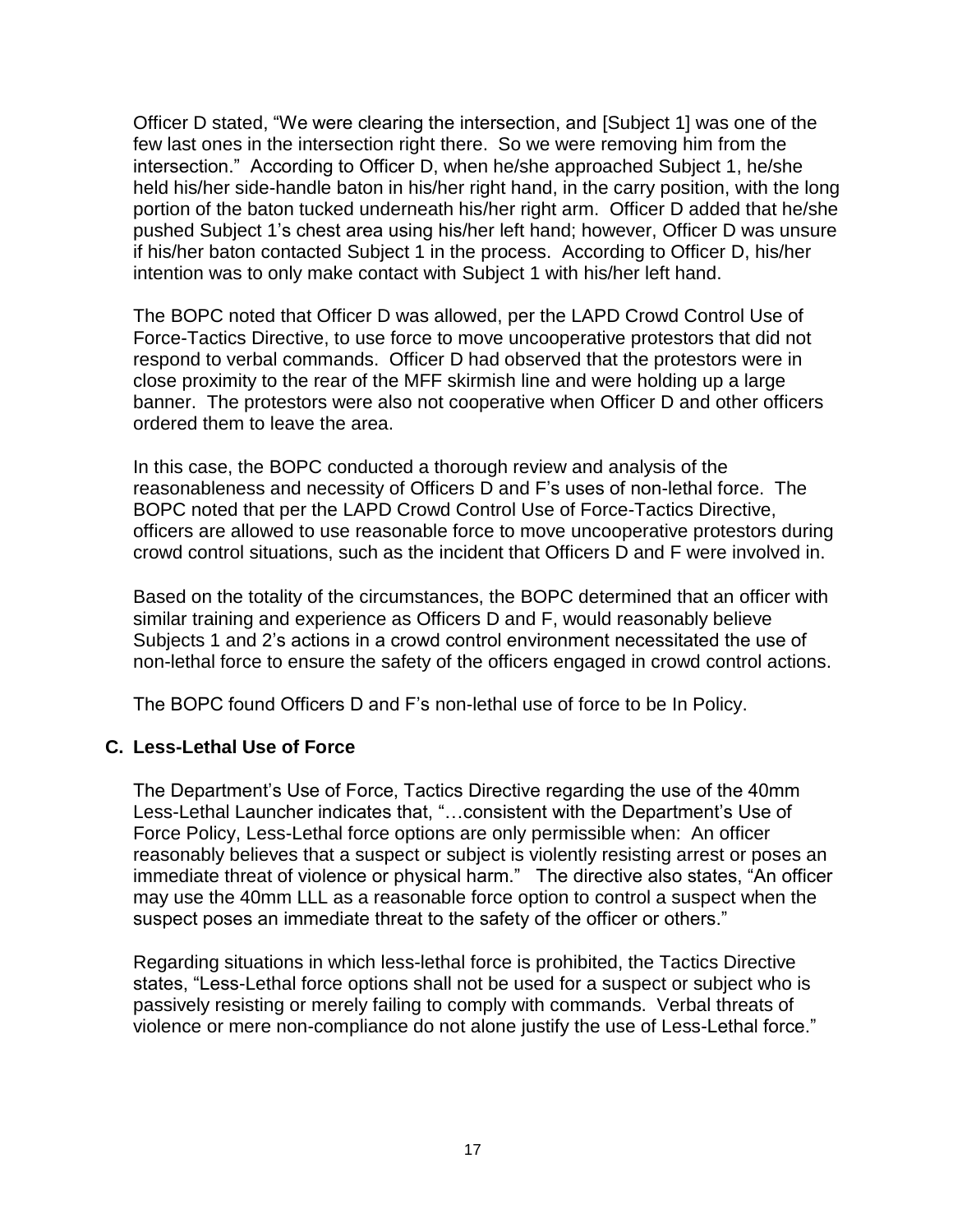• **Officer B** – (40mm LLL, one round)

Body Worn Video footage of Subject 1's actions leading up to the use of less-lethal force by Officer B shows the following:

As officers approached Subject 1 in the intersection of Hollywood Boulevard and Ivar Avenue, he and Subject 2 were holding a banner. Subject 2 was removed from the intersection, at which point she released her hold on the banner. Then, Officer E moved briskly towards Subject 1, who walked backwards away from Officer E while holding the banner in his right hand and raising his empty and open left hand. As Subject 1 continued to move backwards and away, Officer E pulled the banner away from him.

Immediately thereafter, Officer D pushed Subject 1 in the area of his midsection. Subject 1 reacted by bringing his elbows and forearms in to cover his midsection while keeping his empty hands open and shoulder high. After having been pushed backwards, Subject 1 held up both of his empty and open hands around shoulder height. Subject 1 then moved his left hand near his face/face mask and held his right hand about chest high with his index finger extended and pointing forward. He then took two steps forward and was fired upon with a 40-millimeter Less-Lethal Launcher by Officer B. After having apparently been hit by the 40mm projectile, Subject 1 bent forward at the waist and briefly grabbed his groin area with both hands. He then stood back up while lowering his face mask with his left hand, and he pointed forward with his right index finger. At that time, a female stepped in front of Subject 1 and raised her open hands above her head while Subject 1 walked away behind her, heading eastbound on Hollywood Boulevard.

As described in FID's report, Officer B said that he/she "observed Subject 1 advance toward Officer D," and, "…thought that he [Subject 1] was - - he was running up on [Officer D]…". FID's report also notes that, "A review of Officer A's BWV determined that Subject 1 did not run toward Officer D. However, he did appear to take two steps in Officer D's direction prior to Officer B discharging the 40-millimeter."

In addition to revealing what Subject 1 did during his encounter with officers, BWV footage also reveals what he did not do. For example, he did not assume a fighting stance, clench his fists, or issue any verbal threats. Additionally, while the FID summary includes references to an armed burglary of a store, and to demonstrators throwing rocks, bottles, and bricks prior to the use of force occurring, it is notable that none of those actions were attributed to Subject 1. Indeed, there is no evidence to indicate that Subject 1 was involved in any of those activities, or that he was observed by officers doing anything other than holding a protest banner prior to when he was approached and contacted by the involved officers.

The available evidence does not support that Officer B had an objectively reasonable basis for interpreting Subject 1's movements at the time of the less-lethal use of force as posing an immediate violent threat to Officer D or anyone else. The two steps